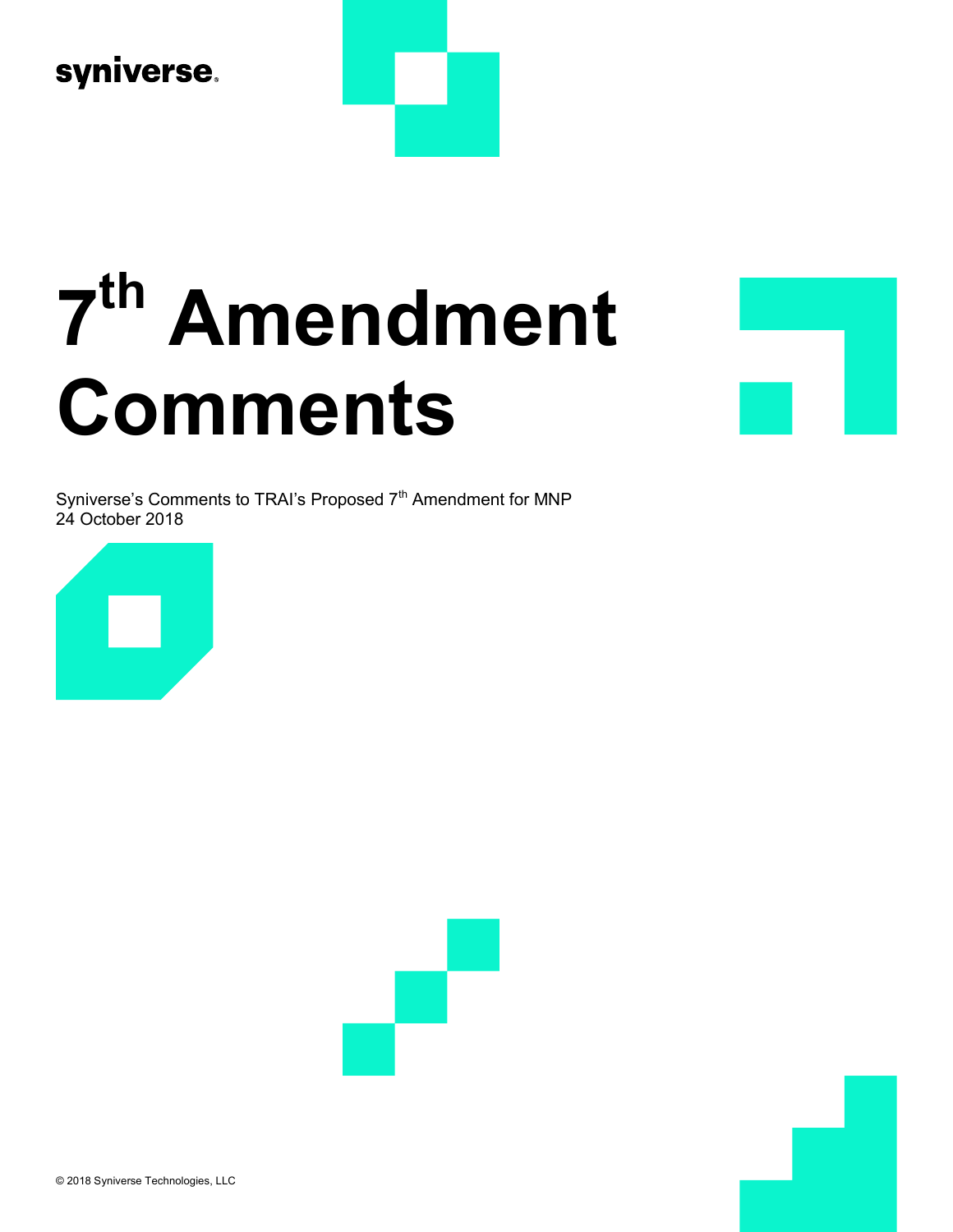

### Table of Contents

| 1 |                                          | <b>Summary of Syniverse Response</b>                                         | 3                       |
|---|------------------------------------------|------------------------------------------------------------------------------|-------------------------|
| 2 | <b>Syniverse Point by Point Response</b> |                                                                              | $\overline{\mathbf{4}}$ |
|   | 2.1                                      | MNPSPs should not directly interact with subscribers except via SMS.         | 4                       |
|   | 2.2                                      | Porting timelines in J&K, Assam and North East circles must be clarified     | 5                       |
|   | 2.3                                      | How Long can a Donor Operator take to Reply to MNPSP's UPC Information Query | 5                       |
|   | 2.4                                      | How to deal with Repeated Requests for UPCs must be defined                  | $6\,$                   |
|   | 2.5                                      | The six-month implementation timeline                                        | 6                       |
|   | 2.6                                      | Fines Against MNPSPs Must be Reasonable                                      | $6\phantom{1}$          |
|   | 2.7                                      | The MNPSPs should not be charged for terminating messages to the subscribers | $\overline{7}$          |
|   | 2.8                                      | The UPC to port requests ratio                                               | $\overline{7}$          |
|   | 2.9                                      | A weekly coordinated, industry wide maintenance window is needed             | $\overline{7}$          |
|   | 2.10                                     | Web-Based Portal for checking UPC and Port Status should be required         | $\overline{7}$          |
|   | 2.11                                     | Donor Provider Failing to Provide Concurrence for a Corporate Port           | 8                       |
|   | 2.12                                     | How is the 36 hours to set a porting date for a corporate port determined?   | 8                       |
|   | 2.13                                     | MNVNOs role in porting must be clarified                                     | 8                       |
|   | 2.14                                     | <b>Fees for Ancillary Services</b>                                           | 9                       |
|   | 2.15                                     | Both MNPSPs Should be allowed to Provide Dipping                             | $9\,$                   |
|   | 2.16                                     | Payments by Operators                                                        | 9                       |
|   | 2.17                                     | <b>Bulk Data Download Definition</b>                                         | 10                      |
|   | 2.18                                     | Processing Non-Payment Suspension Requests Should be an Ancillary Service    | 10                      |
| 3 | <b>Background Information</b>            |                                                                              | 11                      |
|   | 3.1                                      | Proposed Porting Process Illustrated - Entities and Roles                    | 11                      |
|   | 3.2                                      | <b>Proposed Porting Process Narrative</b>                                    | 11                      |
|   | 3.3                                      | <b>UPC Generation Process Logical Flow</b>                                   | 14                      |
|   | 3.4                                      | Porting Process Logical Flow                                                 | 15                      |
| 4 |                                          | <b>About Syniverse</b>                                                       | 16                      |
|   |                                          |                                                                              |                         |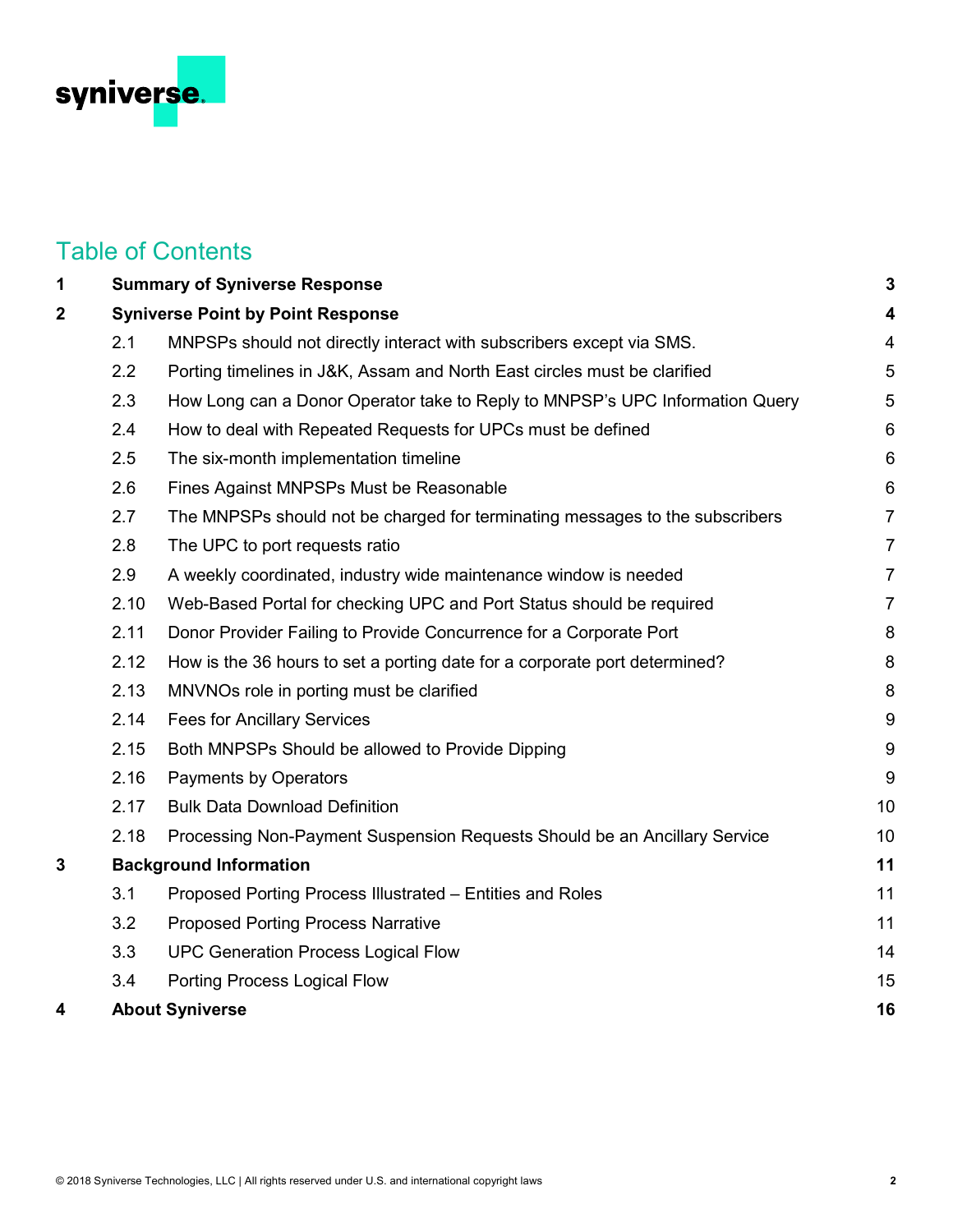

#### 1 Summary of Syniverse Response

Syniverse thanks the Authority for a chance to provide our comments and opinions on the Draft Telecommunication Mobile Number Portability (Seventh Amendment) Regulations, 2018 as published by the Authority on 25 September 2018. Syniverse prefaces its comments with the following points of paramount importance:

- First, that any modifications will be done post renewal of MNPSP licenses at a price to support a sustainably high-quality number portability clearinghouse to serve subscribers and operators efficiently and effectively. This price must not only adequately address the current needs of the MNPSP to cover costs but also the considerable incremental costs brought about by the Draft Regulations. The proposed  $7<sup>th</sup>$  amendment requires MNPSPs to provide much of the functionality currently provided by Donor Operators. As such there must be equitable adjustments in the price to cover these new significant costs.
- Second, this price must be guaranteed for the term to ensure that the services can continue for the term in a predictable manner. Any potential changes in price – in either direction – must be known to all parties up front.
- Third, we humbly request that the Authority ensure that there are license conditions placed on operators and ensure that the operators meet the conditions in the order. Without this assurance it is doubtful the goals of the regulation can be met.

While Syniverse largely agrees the Draft Regulations as set forth by the Authority we believe that there are some specific improvements which can be made to the process to better define it and improve the process to benefit Indian mobile subscribers and the operators. At a high level, our response covers the following points:

- 1) MNPSPs should not directly interact with subscribers except via SMS.
- 2) Porting timelines in J&K, Assam and North East circles must be clarified
- 3) Details on Donor Operator Response Period to a Query from MNPSP when a UPC is Requested must be Clarified
- 4) How to deal with Repeated Requests for UPCs must be defined
- 5) The six-month implementation timeline is very aggressive and may need extensions
- 6) Fines should not be levied against MNPSPs except in cases of repeated severe issues or wilful misconduct.
- 7) The MNPSPs should not be charged for terminating messages to the subscribers
- 8) The UPC to Port Request ratio must be monitored and maintained within set boundaries or prices adjusted.
- 9) All Parties should observe a weekly coordinated, industry wide maintenance window
- 10) Web-Based Portal for checking UPC and Port Status should be required
- 11) What happens when a Donor Provider Fails to Provide Concurrence within 4 days for a Corporate Port
- 12) How is the 36 hours to set a porting date for a corporate port determined?
- 13) MNVNOs role in porting must be clarified
- 14) Fees for Ancillary Services by the MNPSP are welcome but are not a replacement for a fair and adequate tariff.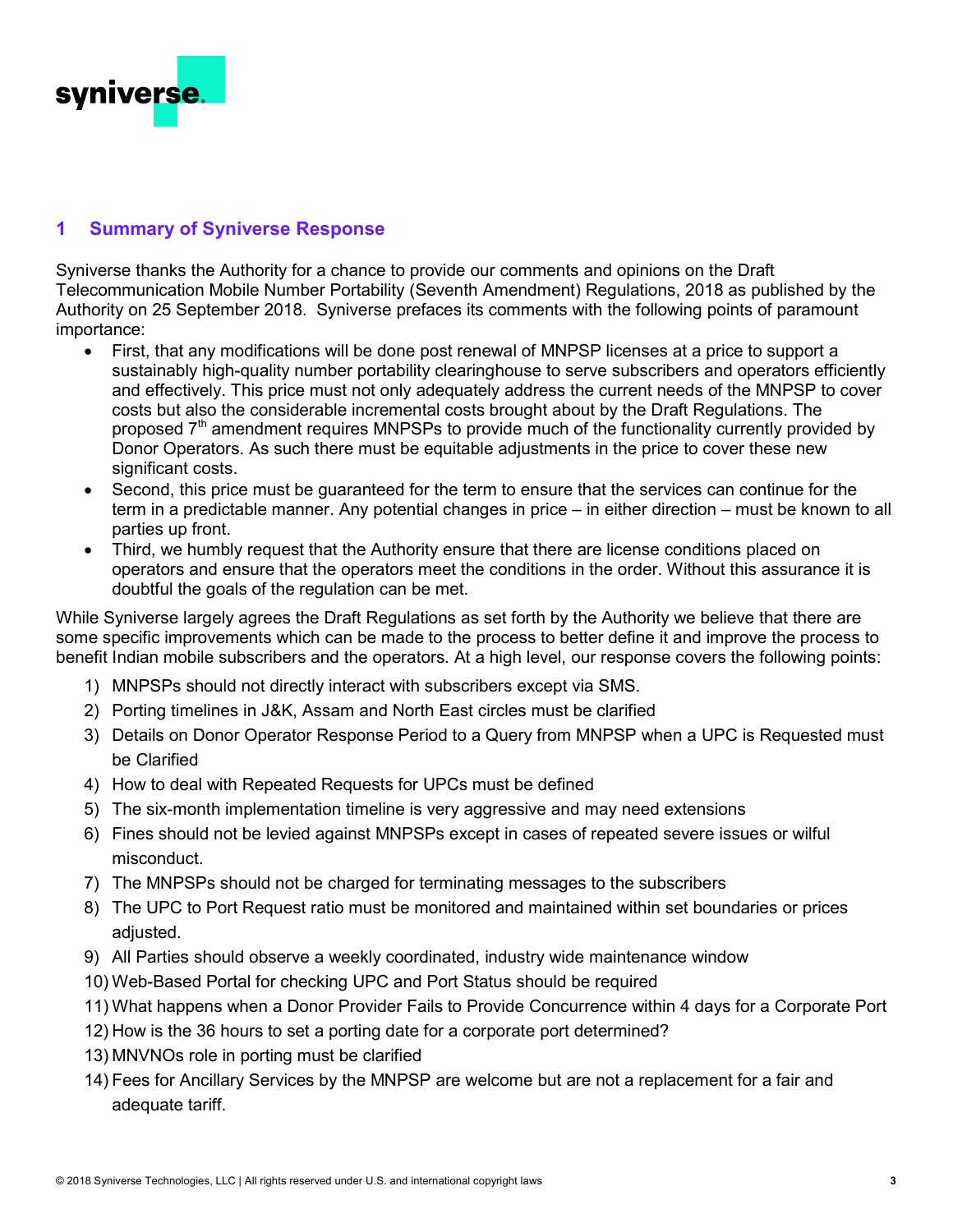

- 15) Both MNPSPs should be allowed to Provide Dipping Services
- 16) Payments by Operators within fifteen days should be enforced
- 17) Bulk Data Download definition should include partial as well as full data downloads
- 18) Processing of non-payment Suspension Requests should be an Ancillary Service and subject to an ancillary tariff

#### 2 Syniverse Point by Point Response

Our response is detailed below

#### 2.1 MNPSPs should not directly interact with subscribers except via SMS.

Syniverse is adamant that end user communications should be left in the hands of the operators. Mobile Number Portability Service Providers (MNPSPs) are not oriented to communicating directly and intimately with over a billion end users in multiple languages. Operators do this all day every day and have immense resources and call centres to manage this. By comparison, MNPSPs, such as Syniverse have an office of only a handful of engineers and programmers. Consequently, the Authority must prohibit the operators from directing end user subscribers from calling the MNPSP. Any issues should be raised as a business-to-business discussion between the concerned MNPSP and the operator directly or via order by the Authority. We accept that there are benefits to the subscribers from having a neutral party such as the MNPSP generate the UPCs and communicate it to the subscriber via SMS, but since the Donor shall know that a UPC is being generated they can still provide the status to the concerned subscribes as they do today.

We do believe that the MNPSP should provide a portal for an operator to obtain the status of a UPC on behalf of a subscriber – but not the UPC itself. Due to security reasons the actual UPC could not be given this way. For example, if a subscriber requests a UPC but after some time no UPC arrives and no delay message has been delivered to him, he could call the operator who can check the portal on his behalf to see if the UPC request has been received by the MNPSP, and whether the MNPSP is waiting for a response from the Donor Operator (DO) or has sent the UPC to the subscriber via the Donor Network. So, anyone attempting to port the number improperly would not be able to obtain the UPC without access to the handset.

If the MNPSPs are to manage end user communication, there will need to be a substantial increase in price provided to the MNPSP.

There would be great risk to the MNPSPs in taking on direct conversations with end user subscribers.

- First, as UPCs are currently generated by the Donor Operator, we do not have any knowledge on how many UPCs are generated.
- Second, we do not know how many of the UPCs result in a call to the Donor Operator today.
- Third, we do not have any insight into the duration of the calls.

All three factors pose a great risk into calculation of costs that might have to be borne by the MNPSPs. Even a very small miscalculation, or change in any of these three factors, could have a huge impact on the costs of the MNPSPs. If this process is foisted off to the MNPSP by the operators the MNPSPs cost would increase dramatically to staff call centres to speak many possible languages.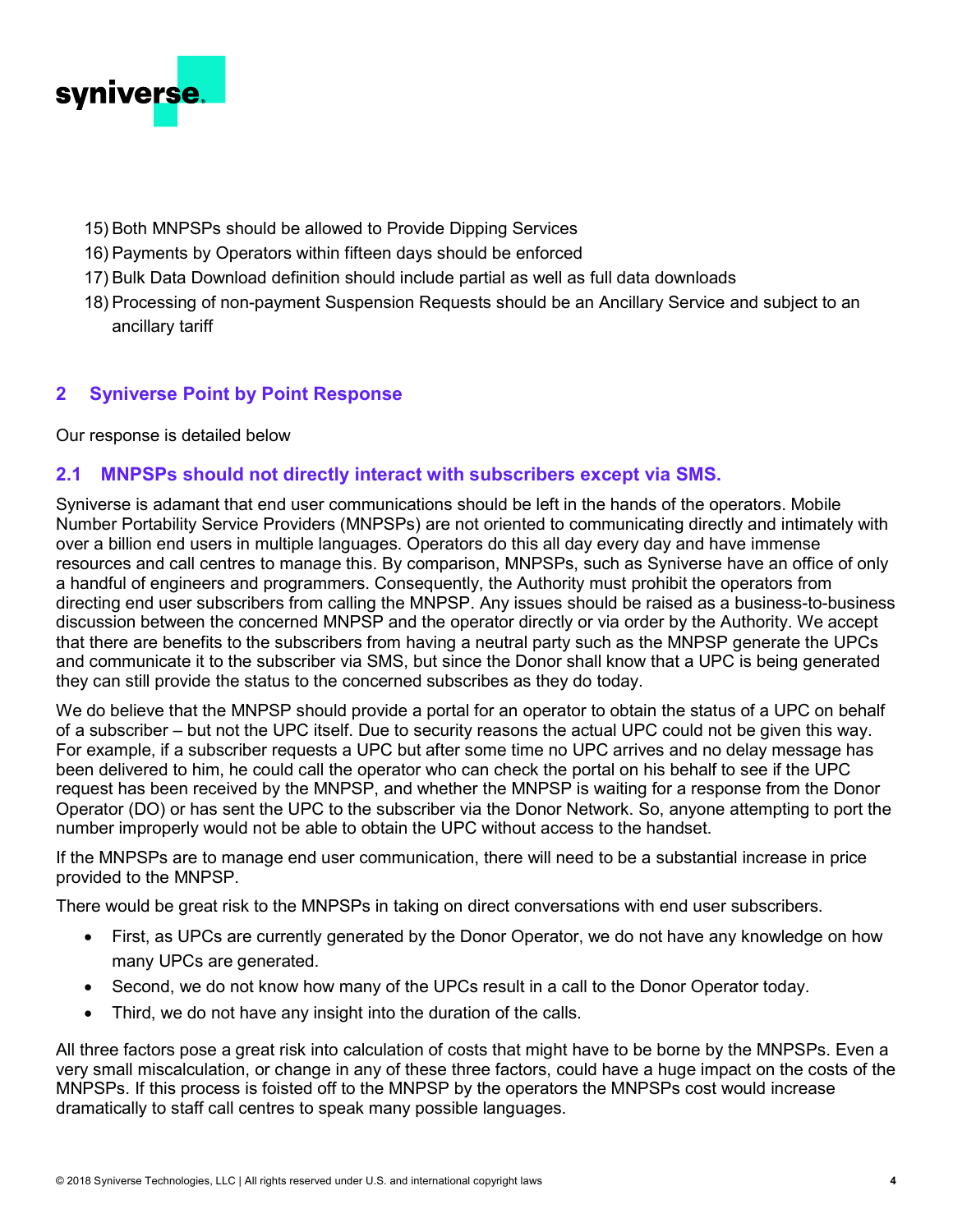

Therefore, Syniverse firmly believes that the Authority must prohibit operators from forwarding or referring calls to the MNPSPs. Instead they should attempt to instruct the subscriber on the reason for the failure (the concerned operator(s) shall be copied on any such messages) and the suggested next steps. This is like what they do today, so this poses no increased costs relative to the operators' current businesses.

#### 2.2 Porting timelines in J&K, Assam and North East circles must be clarified

The Draft Regulations set forth by the Authority do not discuss the porting time frame for certain circles which have previously been treated separately. Only in the Explanatory Memorandum in paragraph 28 on page 23 is it mentioned that the existing period for porting a mobile number as seven days for Jammu and Kashmir, North East and Assam where it is fifteen days. That section goes on to note that the UPC will be generated by the MNPSP immediately so that subscriber shall know the status of their port in much less than four days, but it does not say if the timeline for these three circles should be treated as the rest of the country or continue to be special cases.

Jammu & Kashmir and North East (but not Assam) are also mentioned within the Explanatory Memorandum in paragraph 56 on page 31 of the Draft Regulations speaking about UPC validity period. But this same paragraph seems to contradict itself in that it says, "the validity of the UPC shall be four days for all the license service areas" while at the same time saying, "The validity of UPC for the license service areas of Jammu & Kashmir, North East shall remain unchanged till further decision". This point must be clarified.

#### 2.3 How Long can a Donor Operator take to Reply to MNPSP's UPC Information Query

In item 4 of Proposed Regulation ( $7<sup>th</sup>$  amendment) in item 4 referring to Regulation 6, the Authority inserts a new Regulation 6A in which sub-item 7 states the following:

If the Mobile Number Portability Service Provider is not able to check the information from the database of the Donor Operator, as provided in the sub-regulation (3), for any technical reason, it shall send an SMS to the subscriber acknowledging his request for Unique Porting Code and informing him that delivery of Unique Porting Code is delayed due to technical reason and the same shall be delivered shortly.

The details about how long the MNPSP must wait for the Donor to reply to a query from the MNPSP when a subscriber has requested a UPC has not been specified. The MNPSP must know how long the Donor should be allowed to take in order know when to send a notice to the subscriber that the UPC has been delayed for technical reasons.

Care must be taken in setting this interval. Setting this period as too short and will generate too many "technical delay" messages leading to subscriber dissatisfaction. Setting it as too long will lead to many repeated UPC requests by subscribers who lose patience. We would suggest that the donor operator respond with 20 seconds 99.9% of the time and that the technical delay message be sent only after 30 seconds.

In addition, we believe that in cases where the donor operator has not responded the "technical delay" message should specifically state that the donor network has not responded to the query in time, so the subscriber knows that the message reached the MNP System but the donor itself is not responding.

Furthermore, the Draft Regulation is also silent on what happens after the delay notification is sent to the subscriber. Essentially the subscriber has been told they have an "IOU" for the UPC. But the subscriber is stuck at this point and must wait for the Donor Operator to respond at some point. Should the subscriber be forced to remain stuck waiting for the UPC indefinitely? The Draft Regulations do indicate that the MNPSP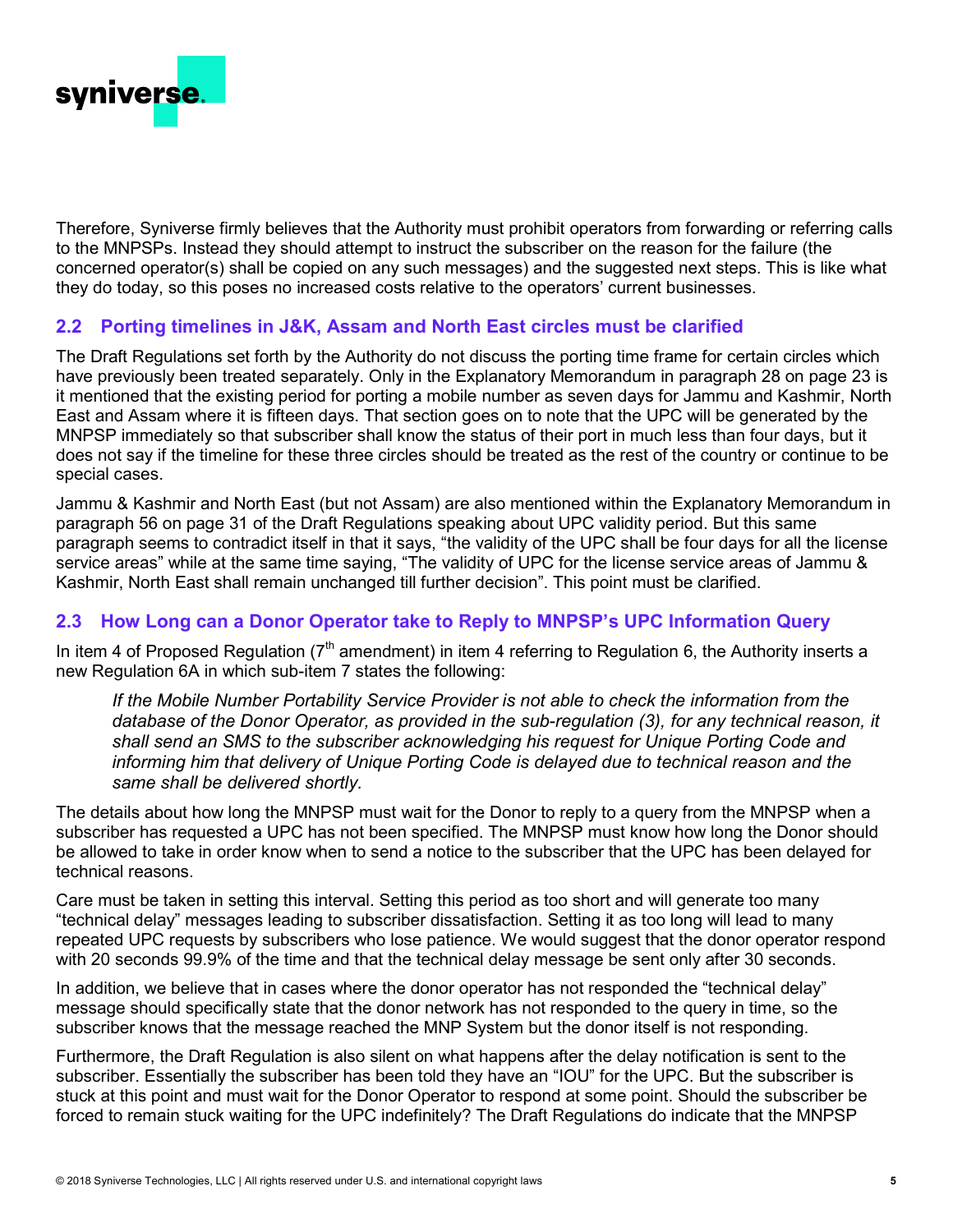

shall keep a record of the various messages and responses (or lack thereof) but do not contain instructions on removing the UPC request from this "stuck" status. We believe a process should be put in place for the subscriber to escalate these kinds of cases with the Authority directly.

In theory the Authority may decide to order the appropriate MNPSP to issue a UPC despite the Donor Operator's lack of response. However, in this case the MNPSP would not know key facts mentioned by the Draft Regulation. For example, should the UPC be in corporate format or use the format for a non-corporate subscriber? Likewise, the MNPSP would not know if the subscriber is prepaid or post-paid or whether there was a past-due amount.

Therefore, in this case we would suggest that in cases of an Authority-provided waiver that the MNPSP issue a non-corporate UPC and further suggest that the donor operator, by lack of response to the UPC query, has waived its right for non-payment disconnect process.

#### 2.4 How to deal with Repeated Requests for UPCs must be defined

In addition to the preceding point, the MNPSPs must have clear rules about how to treat any repeated UPC request. If the repeated request for a UPC is sent before the first request is responded to with either the UPC or a technical delay notification, should the repeated request be ignored and logged only, or should the repeated request be rejected back to the subscriber.

If the repeated UPC request comes during the UPC validity period, should the repeated UPC request be rejected back to the subscriber, ignored, or should the previously generated UPC be resent. If so, should that 're-set' the UPC validity period?

#### 2.5 The six-month implementation timeline

In item 32 of the Explanatory Memorandum on page 24 of the Proposed Regulations the Authority concludes that the Amendment shall become effective six months after publication in the official gazette.

Given the significance of the changes being introduced, the number of entities making the changes, and the need for rigorous testing the Authority must be prepared for inevitable requests from some parties for an extension. For its part, Syniverse believes it can prepare its changes within the timeline given clear requirements and commercial agreement are provide before publication and the Authority ensures collaboration and prioritization from the operators. However, we are concerned about making extreme efforts at increased costs to be ready on time only to have last minute delays outside of our control delay the benefit for the subscribers and the MNPSPs such as Syniverse.

#### 2.6 Fines Against MNPSPs Must be Reasonable

Although our goal is to meet every requirement in the regulations, an occasional mistake or outage is inevitable. However, in item 14 on page 13 and 14 of the Draft Regulation which proposes replacing Regulation 17A with a new Regulation 17A, the Authority proposes fines applicable to the MNPSP which appear unduly harsh and punitive. To avoid this Syniverse would suggest the following:

 First, Syniverse would suggest that a percentage-based service level agreement (SLA) be reached so that for example, for example a fine should be assessed only if less than 99.0% of all UPCs requests in a reporting period are generated on time. This can be produced as a standard report to the Authority monthly and the fines levied in due course.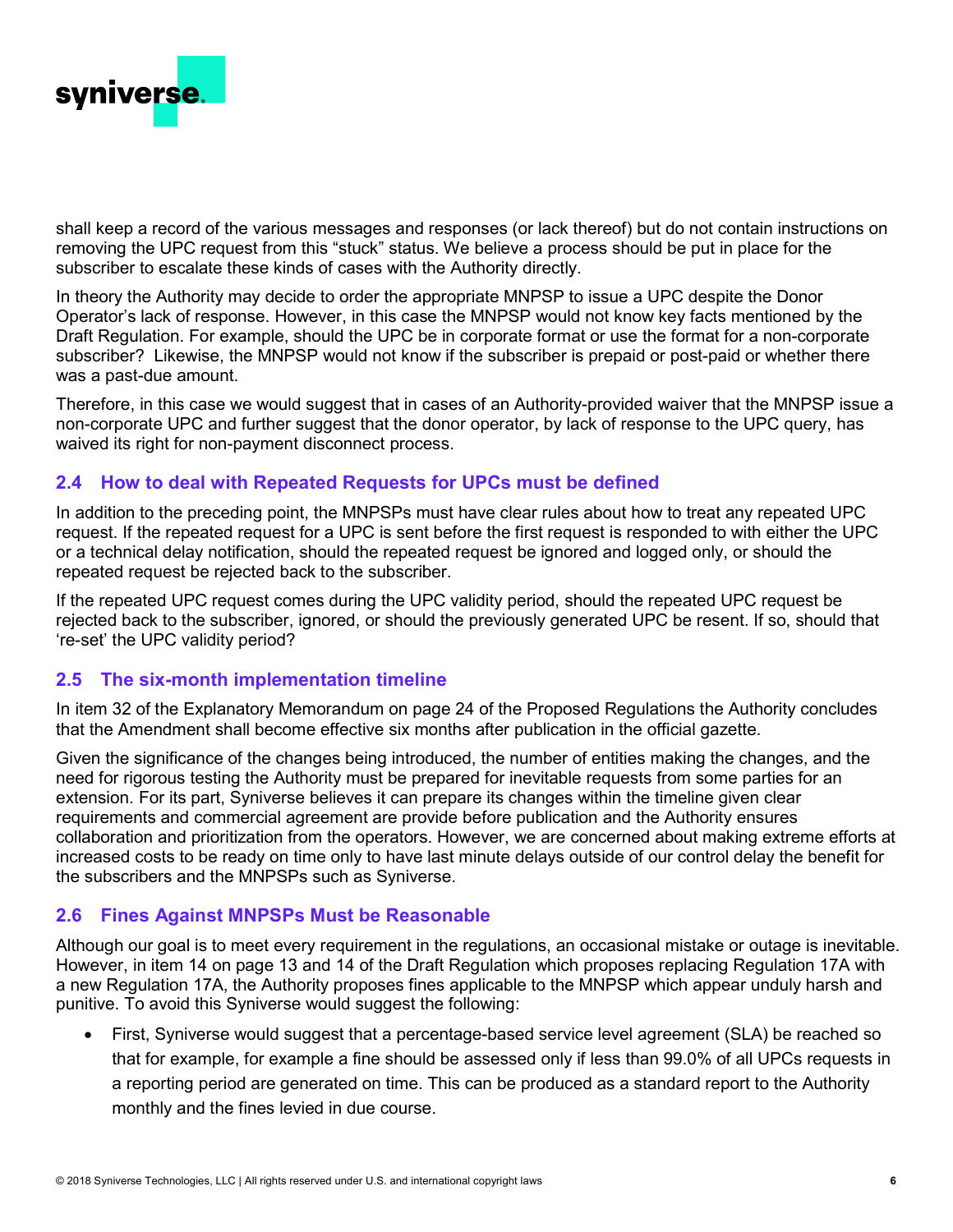

- Second, the fines should be assessed to become more significant only if there are repeated incidents in consecutive months.
- Third, the fines should have a grace period of ninety days before becoming effective.
- Fourth, care must be taken to define any SLAs to make them specific to the party in question. For example, the MNPSP must not be held accountable and fined if the donor operator did not respond to the request for the basic account information or deliver the UPC to the subscriber.

#### 2.7 The MNPSPs should not be charged for terminating messages to the subscribers

As the use of SMS to communicate with subscribers is mandated by the Draft Regulations these should be set up as no-charge SMTP connections between the operators and the MNPSPs to be used specifically for MNP transactions. Both parties should bear their respective costs.

#### 2.8 The UPC to port requests ratio

Per the Draft Regulation there is no clear party to be responsible for paying the MNPSP for generating the UPCs. Consequently, Syniverse, as a MNPSP, expects to see this significant and incremental costs in generating the UPC. We understand that this ratio is currently near 2 UPC request to 1 port request. However, some sources have told us that this ratio is closer to 3 or 3.5 UPC request for every port request submitted. Further, we would expect this ratio to increase if the UPC validity period is reduced to four days as some subscriber may request the UPC intending to use it the next day but then may become busy for a few days.

Therefore, we believe that the MNPSP should be paid a reasonable tariff for each UPC request processed separate from the porting request. We believe the donor operator should be assessed this fee, but we are open to reasonable alternatives such as dividing the fee based on annually adjusted subscriber counts or other methods.

If the Authority ultimately rules that the tariff for successful ports should include the costs of the UPC generation then the fee must be adjusted accordingly. However, in this case, if the UPC to successful port request ratio changes significantly it will change MNPSPs costs without changing revenue. Therefore, this ratio must be monitored over time and changes in price made accordingly.

#### 2.9 A weekly coordinated, industry wide maintenance window is needed

All systems need preventative, routine maintenance at regular intervals. With the expanded interaction between the operators and MNPSP and between subscribers and MNPSP via SMS there should be coordinated, limited, weekly maintenance window where operators and MNPSP alike can maintain systems without penalties. This window should be in the period with the least traffic for a few hours each week (e.g., 01:00 Sunday to 04:00 Sunday). This window can be made public so that some subscribers might be aware of it. In any event those who are unaware and try to initiate ports during the window can be told to repeat their request during regular hours. Any penalties should be waived during these maintenance periods.

#### 2.10 Web-Based Portal for checking UPC and Port Status should be required

Each operator should maintain a web-based portal to check status of a UPC and port. The operators may provide the Human-to-Machine (H2M) web or Integrated Voice Response (IVR) or touch-tone interface and send the query to the MNPSP in a Machine-to-machine (M2M) automated interface to obtain the status to relay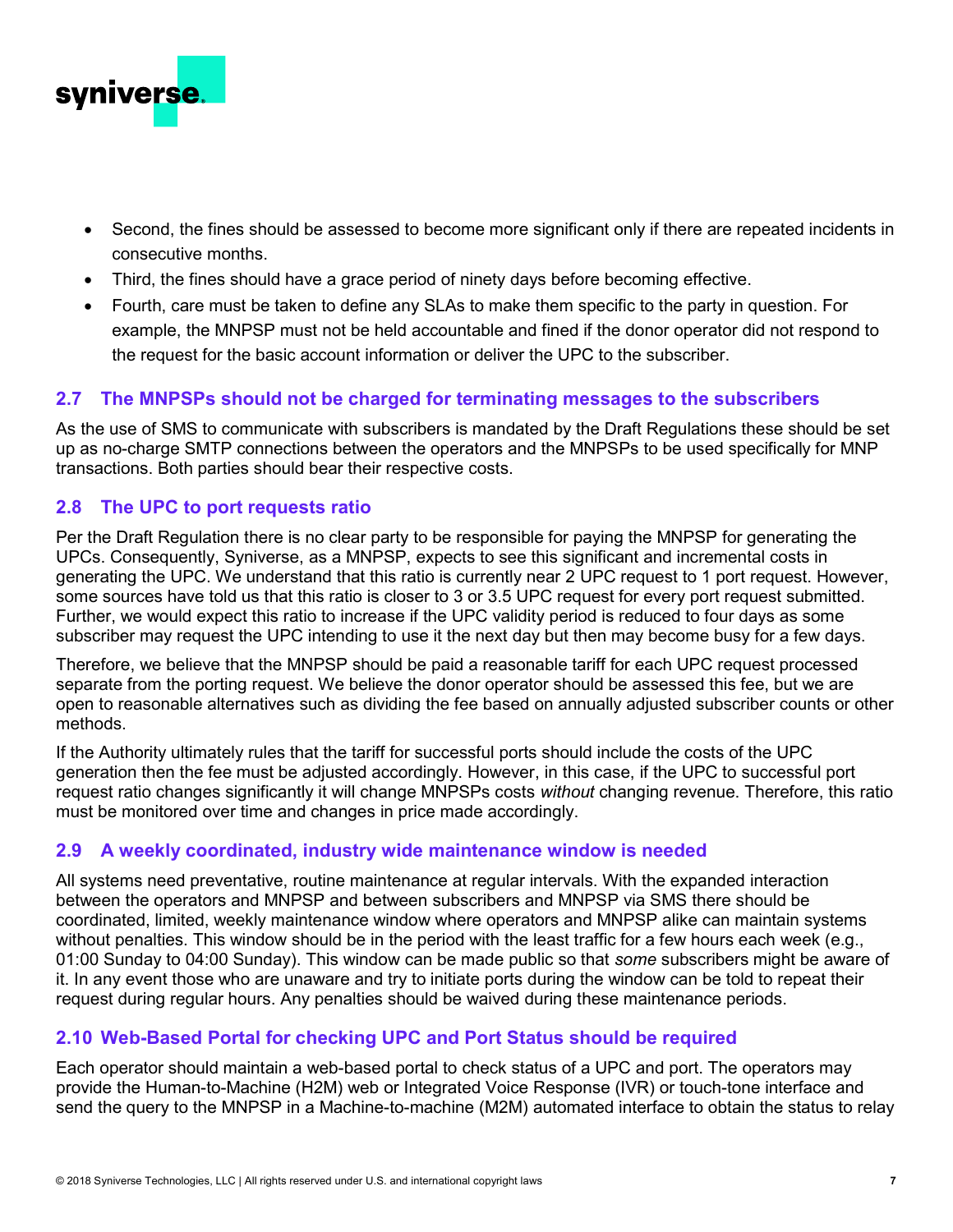

to the user. If each Donor Operator maintains a web site which can relay the status from the MNPSP as updated by M2M then the subscriber will be able to know the status of his or her request. This would minimize calls to the Donor Operator and preserve privacy.

We repeat our note from above that only the status of the request may be made via this method, the UPC itself should not be provided in this method as it would allow anyone to obtain a UPC for any number even if the phone is not in his possession. The MNPSP should maintain data validations so that an operator may only check status of its own current subscribers' UPC requests via this method. This way a donor operator who is called by a subscriber who requested an UPC can say that the UPC request reached the MNPSP or not and whether the UPC was generated or not – and if not, why. This would prevent other operators from randomly or systematically querying phone numbers to see if a UPC has been generated to target that subscriber. The power should be in the hands of the subscriber not the donor operator, recipient operator or MNPSP.

#### 2.11 Donor Provider Failing to Provide Concurrence for a Corporate Port

In item 6 sub-item 9 on page 9 which modifies Regulation 9, the Draft regulations do not specify what should occur when Donor operator fails to respond to a port out request within the four-day timeline. Sub-item (9) (b) discuss clearance by the Donor and sub-item (9) (c) discusses non-clearance by way of rejection, but no provision is stated about what happens if the Donor fails to respond at all.

Should the MNPSP assume that by its lack of response within the four-day timeline that the Donor has provided consent and thus the MNPSP should schedule the port within thirty-six hours? Or must the MNPSP and subscriber continue to wait indefinitely. We do note that the four-day timeline should exclude intervening Sundays and public holidays as noted in the Draft Regulation.

#### 2.12 How is the 36 hours to set a porting date for a corporate port determined?

In item 6 of the Draft Regulations, which modifies Regulation 9, sub-item (9) (b) on page 9 mentions that upon clearance of the (corporate) porting request by the Donor operator that the MNPSP shall schedule the porting within the next 36 hours. But this is not clear how the 36 hours are measured. Do intervening Sundays and public Holidays affect the 36 hours? Does the 36 hours start at the moment of the response, or when no response is received by the time when the response was due. And in certain cases where the clearance by the DO arrives late on Friday, 36 hours may expire Sunday when there is no porting window. Does this port carry over until the Monday which may be outside of the 36-hour window? Or if there are consecutive holidays or combinations of Sunday preceded by or followed by a holiday, the entire 36-hour window may be unavailable for porting. We suggest that the Authority simplify this by adhering to the same time frames as non-corporate ports once the approval has been provided. Namely, two days for Intra-circle and four days for Inter-circle whether the port is corporate or individual.

#### 2.13 MNVNOs role in porting must be clarified

The consolidation of many network providers into a few is not unique to India. This has happened in many countries. The market has responded by increasingly relying on Mobile Virtual Network Operators (MVNOs) who provide the mobile service by reselling the network of a network provider. We recognize that the Authority in its draft regulations has defined terms to add "Virtual Network Operator" in certain clauses, however, the effect of this is unclear.

We anticipate that MVNOs will grow in importance in India and strongly suggest a proactive approach. In some countries, MVNOs also known as resellers must interact with other network providers and mobile service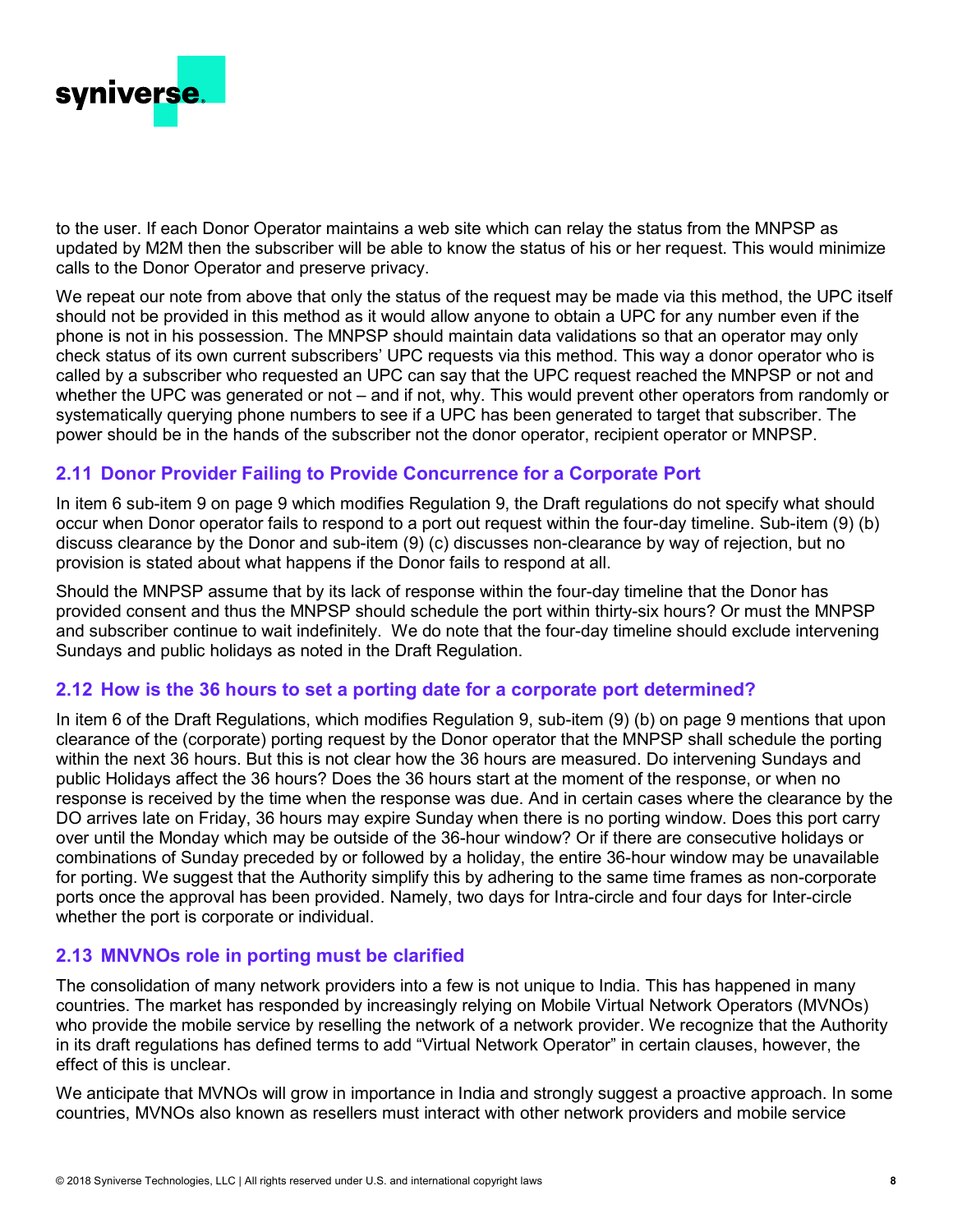

providers only through their underlying network provider. In other countries, MVNOs are treated as equals with network providers and are provided with their own operator IDs, LRNs and number ranges.

Either approach could work but understanding the method to be used in India is important to MNPSP's developing a greater understanding costs and opportunities in the future. As such, we encourage the Authority to indicate its policies on this point now.

#### 2.14 Fees for Ancillary Services

While we are pleased to see that the Authority recognizes that MNPSPs is in fact exposed to costs for services outside of the process of porting a number and is willing to allow the MNPSP to be compensated for these services (including number returns, bulk data downloads, port cancellation and subscriber reconnection). However, Syniverse believes that these fees should not be viewed as a solution to the severe financial hardships set by a price at 4 Rs well below the long-term costs of the MNPSP to port a number successfully. We therefore assert that TRAI and the MNPSPs should set a fair, but reasonable tariffs for all the following:

- the successful porting requests which covers current costs applied immediately
- ancillary services as mentioned above and
- new costs such as UPC generation and validation of ports previously provided by the donor operator.

Specifically, on the new ancillary service tariffs we recommend these be applied to the operator who benefits. This means the following:

- Number returns should be assessed to the donor operator
- Bulk data downloads should be assessed to the operator requesting the bulk data download
- Port cancellation (also known as withdrawal of a port request) should be assessed to the donor operator
- Subscriber reconnection fees should be assessed to the recipient operator

#### 2.15 Both MNPSPs Should be allowed to Provide Dipping

Syniverse is pleased to see in item 13.a) on page 12 of the  $7<sup>th</sup>$  amendment that the Authority proposes in subregulation 2 of regulation 16 that MNPSPs will be allowed to use the data in the MNP data bases for purposes of allocating and verifying the Unique Porting Code. This is required. However, we also note that today only one of the MNPSPs is allowed to perform dipping services despite the license terms and conditions. We hope and expect that this can be modified at the same time as the  $7<sup>th</sup>$  amendment is adopted.

#### 2.16 Payments by Operators

Syniverse also notes that in item 12.a) on page 12 of the  $7<sup>th</sup>$  amendment that the Authority proposes in Subregulation 1 of regulation 15 that Subscriber Reconnection Charges shall be added and therefore require payments in fifteen days. However, two items must be brought to the Authority's attention.

First, other ancillary tariffs (including Data Downloads, Withdrawal or port cancellation fees, and number return fees) proposed by the Authority are not mentioned leaving in doubt as to whether these are also to have payments rendered in fifteen days as well. To simplify accounting for all parties we believe all payments on the invoice should be due and payable at the same time.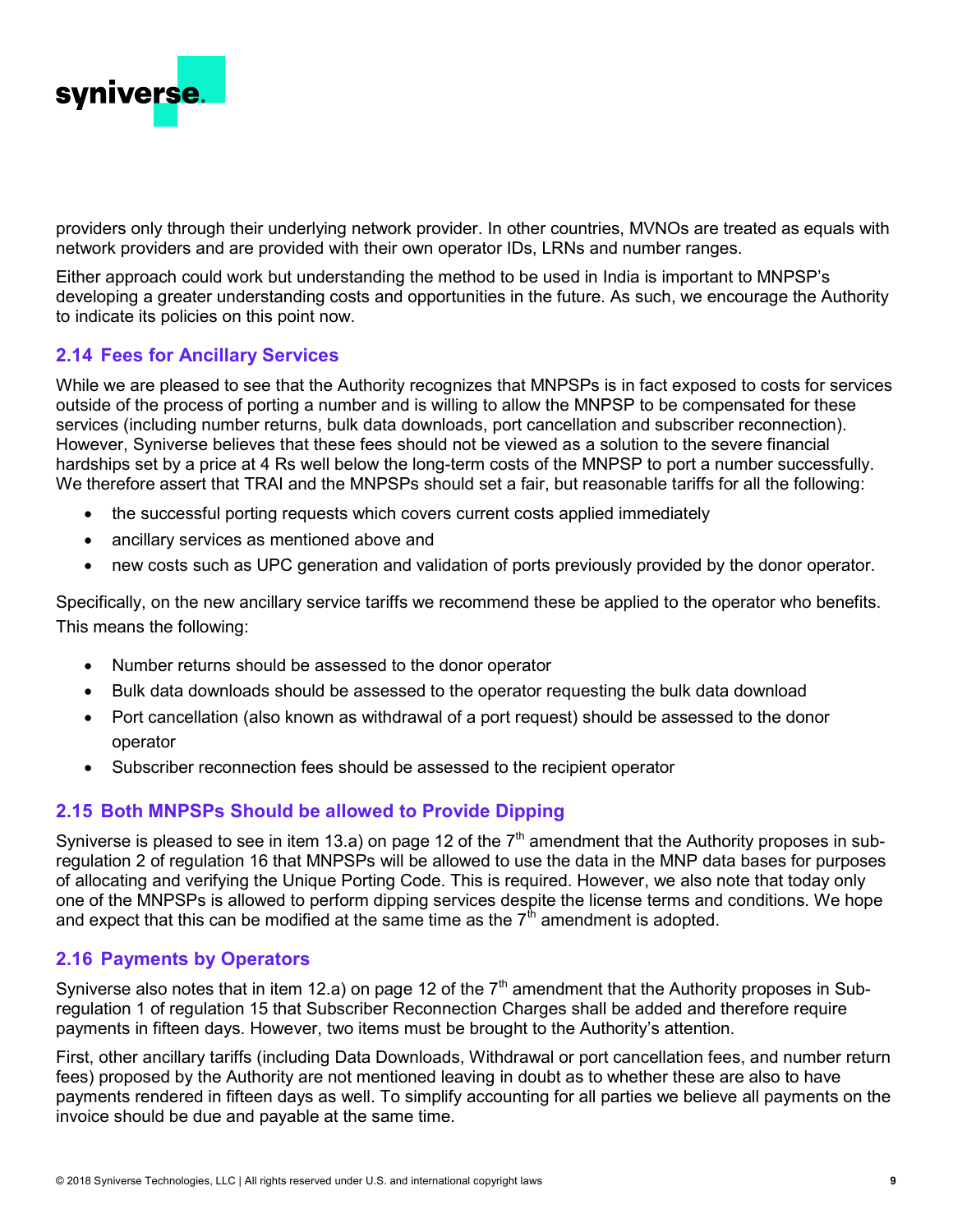

Second, there have been cases where an operator didn't pay its invoices with the fifteen days (or at all) causing financial hardship for the MNPSPs and increased expenses. Accordingly, we suggest that the Authority either allow the affected MNPSP to assess a late payment fee on these operators and/or that the Authority fine the operator if the MNPSP can show it evidence of the invoice outstanding beyond the fifteenday limit.

#### 2.17 Bulk Data Download Definition

On page 2 of the  $7<sup>th</sup>$  amendment item 2 (b) adds clause (bb) for ancillary service charges. Sub-item (ii) is as follows: "bulk download charge" means charge paid by the Access Provider for downloading the complete Number Portability database; which Syniverse believes this should be amended to address also partial bulk data downloads when requested.

#### 2.18 Processing Non-Payment Suspension Requests Should be an Ancillary Service

We note that the Authority on page 2 of the  $7<sup>th</sup>$  amendment under item 2 (b) inserts clause (bb) sub-item (i) to Regulation 2 which states: "number return charge" means charge paid by the Number Range Holder for returning the mobile number after disconnection due to any reason including non-payment. However, Syniverse believes that since not all number suspension requests result in a non-payment disconnect that an additional ancillary service charge for requesting a number return should be added as sub-item (v) with the ancillary charge levied against the Donor Operator making such request. In effect, the MNPSP serves as a collection agent by enforcing suspension of the number and thus the MNPSP should be compensated for this service and its efforts in this activity on behalf of the Donor Operator.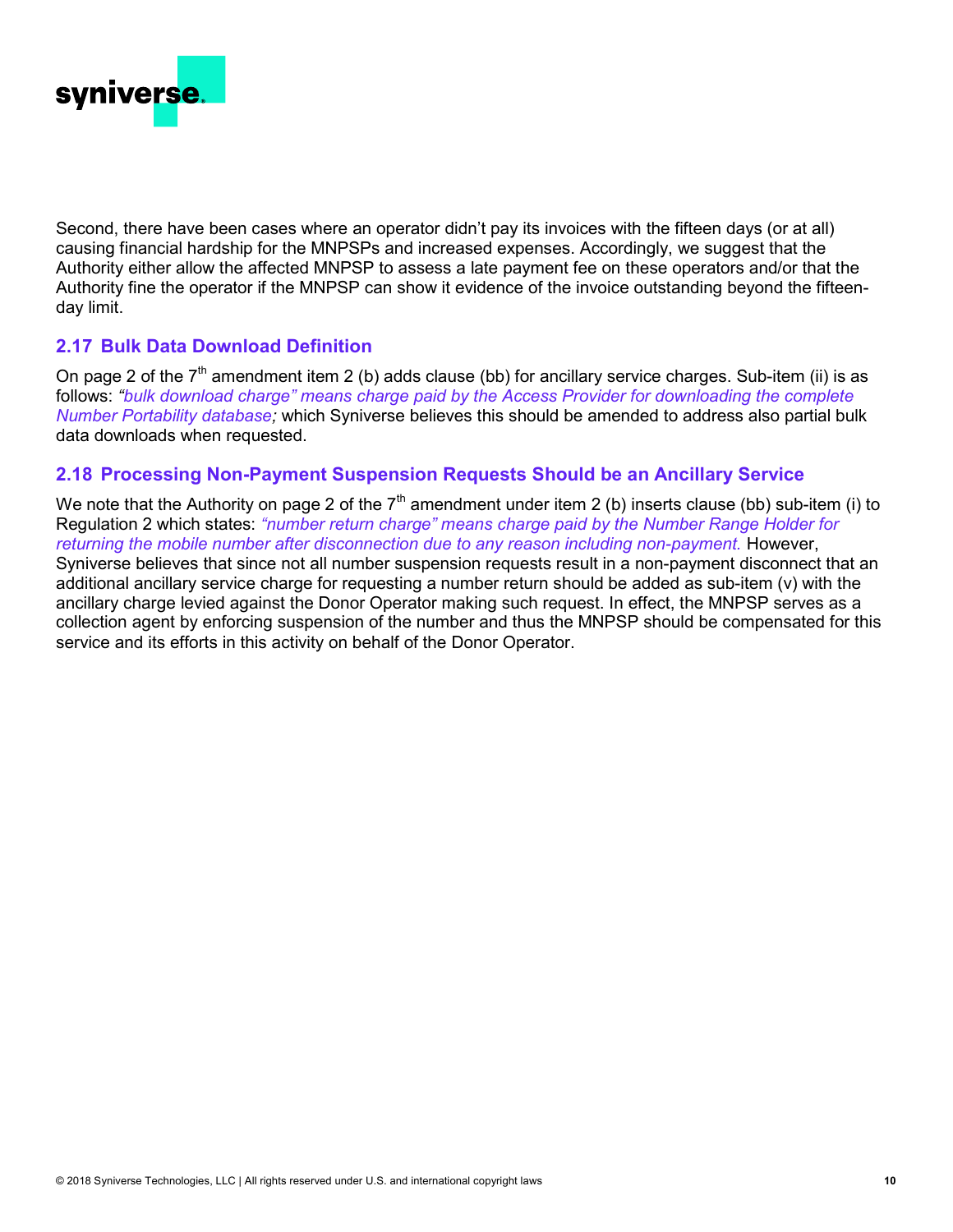

#### 3 Background Information

#### 3.1 Proposed Porting Process Illustrated – Entities and Roles

Syniverse's view of the proposed process outlined in the draft regulation by TRAI is depicted below:



#### 3.2 Proposed Porting Process Narrative

This flow is described as follows:

- 1) Subscriber sends UPC request via SMS Short code to DO which forwards the request to the MNPSP
- 2) MNPSP validates number (1) hasn't ported within the past 90 days and (2) has no other request pending and depending on the results either:
	- A. If either test fails, the MNPSP sends the subscriber an SMS with the reject reason ending the porting process (a record of the request is maintained for a minimum of six months)
	- B. If both tests pass, the MNPSP sends query to the Donor Operator (DO) to obtain certain account info from DO via API (to be defined). These shall be stated as yes/no questions to the following questions:
		- a) Is the subscriber Prepaid (a no answer implies post-paid)?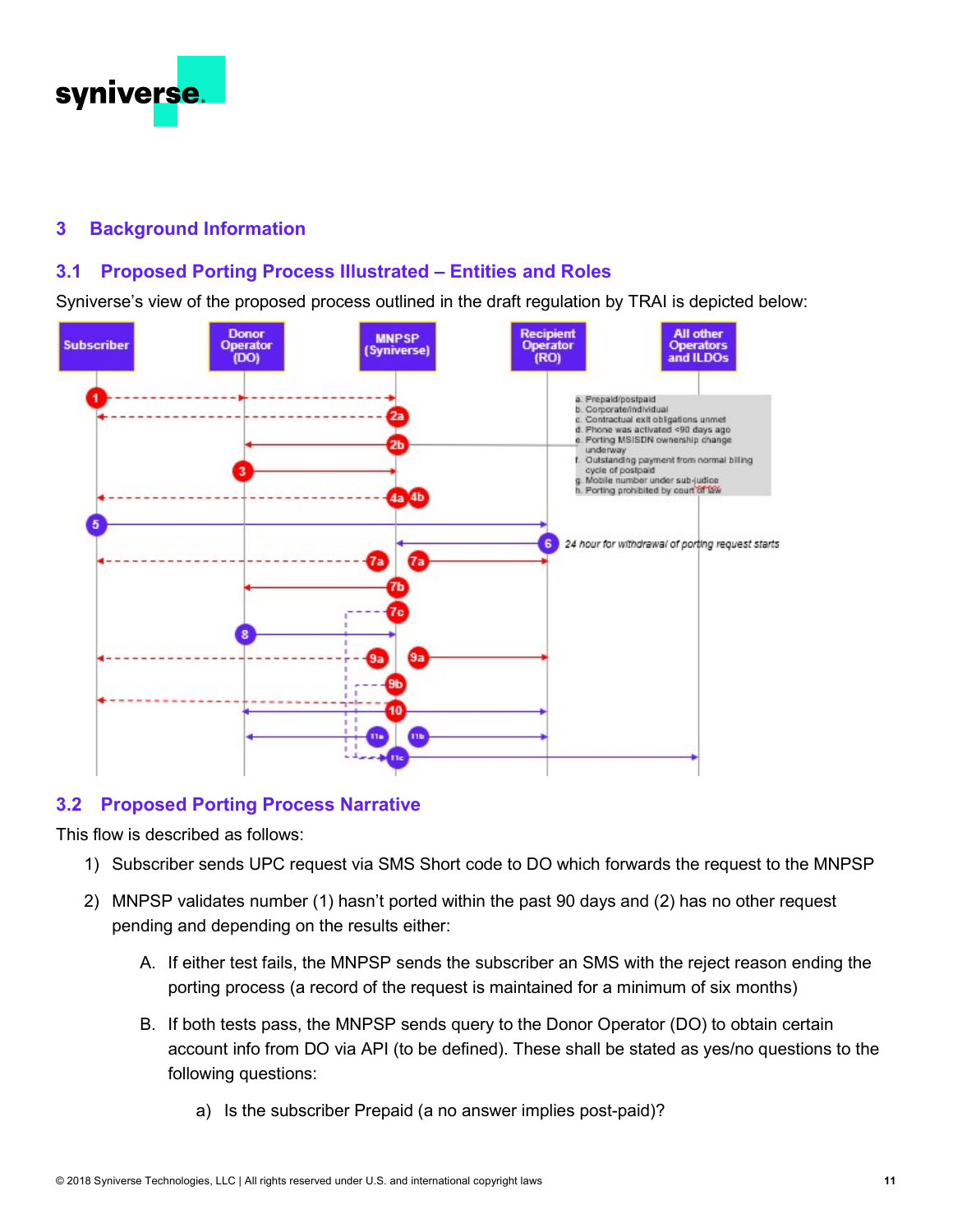

- b) Is the subscriber a Corporate account (a no answer indicates the subscriber is an individual)?
- c) Are there contractual exit obligations which are unmet?
- d) Was the phone activated less than 90 days ago? (this implies the phone has not been ported because if such were the case the MNPSP would notify the subscriber via SMS in 2a) and not send the query to the DO
- e) Does the porting mobile number have an ownership change underway?
- f) Does the mobile number under porting have a past due amount under the normal billing cycle of post-paid?
- g) Is the mobile number under sub-judice?
- h) Has the mobile number been prohibited from porting by court of law?
- 3) The Donor Operator (DO) responds (or not) with account info via API. (Note the Draft Regulation is silent on the detail of how long the DO has to respond.)
- 4) MNPSP sends the subscriber an SMS with either:
	- a. An acknowledgment of the UPC request and delay notification if DO doesn't respond in time (note: as mentioned the Draft Regulation is silent on how long to wait for the donor or what happens after sending a "technical delay" notification).
	- b. The UPC if DO responds and none of the conditions (c) through (h) apply. In this case, the information obtained in the response from the DO is retained for at least six months.
	- c. A reject reason if DO responds and one or more of the conditions (c) through (h) applies (the MNPSP will retain a record of this for at least six months)

Assuming step 4 c has been reached the process moves into the porting phase.

- 5) Subscriber takes the UPC and Customer Acquisition Form (CAF), etc. to Recipient Operator (RO) and asks to port
- 6) The RO sends request to MNPSP via API (within 24 hours)
- 7) The MNPSP validates the request to ensure there is (1) no UPC/MSISDN mismatch, (2) no other port is in progress for the MSISDN, and that (3) the UPC has not expired. The UPC shall be valid for four days, except J&K, NE which shall remain unchanged *(note: Assam is not mentioned in the Draft Regulation)*. then either: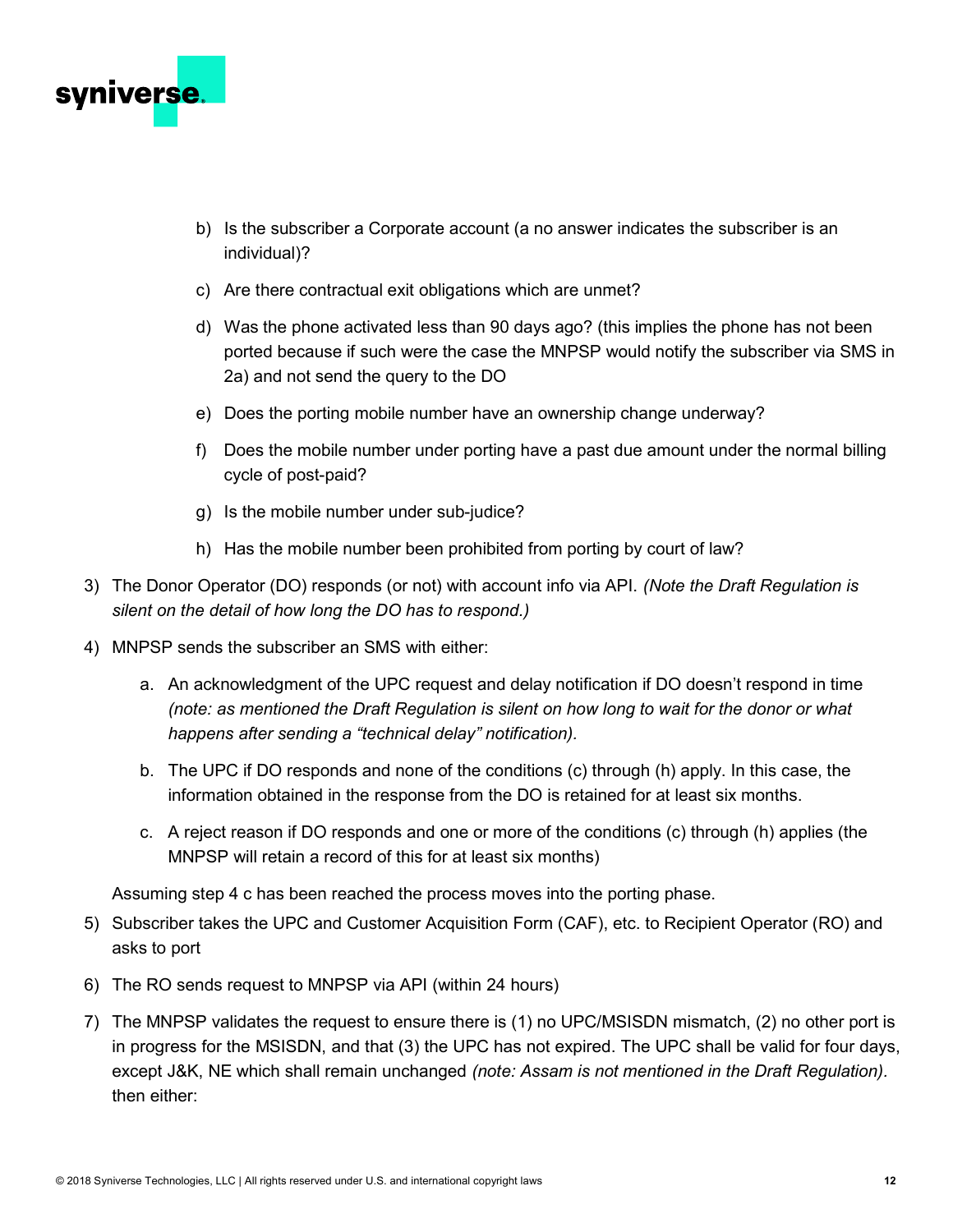

- a. Sends reject reason(s) to subscriber and RO to end port process and retains record for six months, or;
- b. Sends Request for corporate validation of corporate authorization letter to DO, (skip to step 8), or;
- c. Schedules port (skip to step 10) with port date in two days for intra, four days inter, and a different value for certain circles just as J&K, NE and Assam. (Note: The Draft Regulations are silent on the timings for these circles.)
- 8) (Corporate ports only) The DO shall, within four working days, determine if the corporate authorization letter is correct and replies to MNPSP with either clearance or rejection of the corporate porting request. (Note the Draft Regulation does not stipulate what happens if the Donor Operator fails to respond within the four days. Should the MNPSP then assume concurrence by the Donor and schedule the port for within 36 hours?)
- 9) (Corporate ports only) MNPSP either:
	- a. Passes Reject reason to RO & subscriber ending port; or
	- b. Schedules port (skip to step 10) for 36 hours after DO clearance of the corporate porting request
- 10) MNPSP informs DO, RO and Subscriber via SMS of time to port (2 days for intra circle, 4 days for inter, 7 for J&K and NE, 36 hours for Corporate ports) (note: The Draft Regulations do not specify how the 36 hours applies)
- 11) MNPSP, at scheduled time:
	- a. Informs DO to disconnect;
	- b. Informs RO to connect; and,
	- c. Broadcasts LRN to all other operators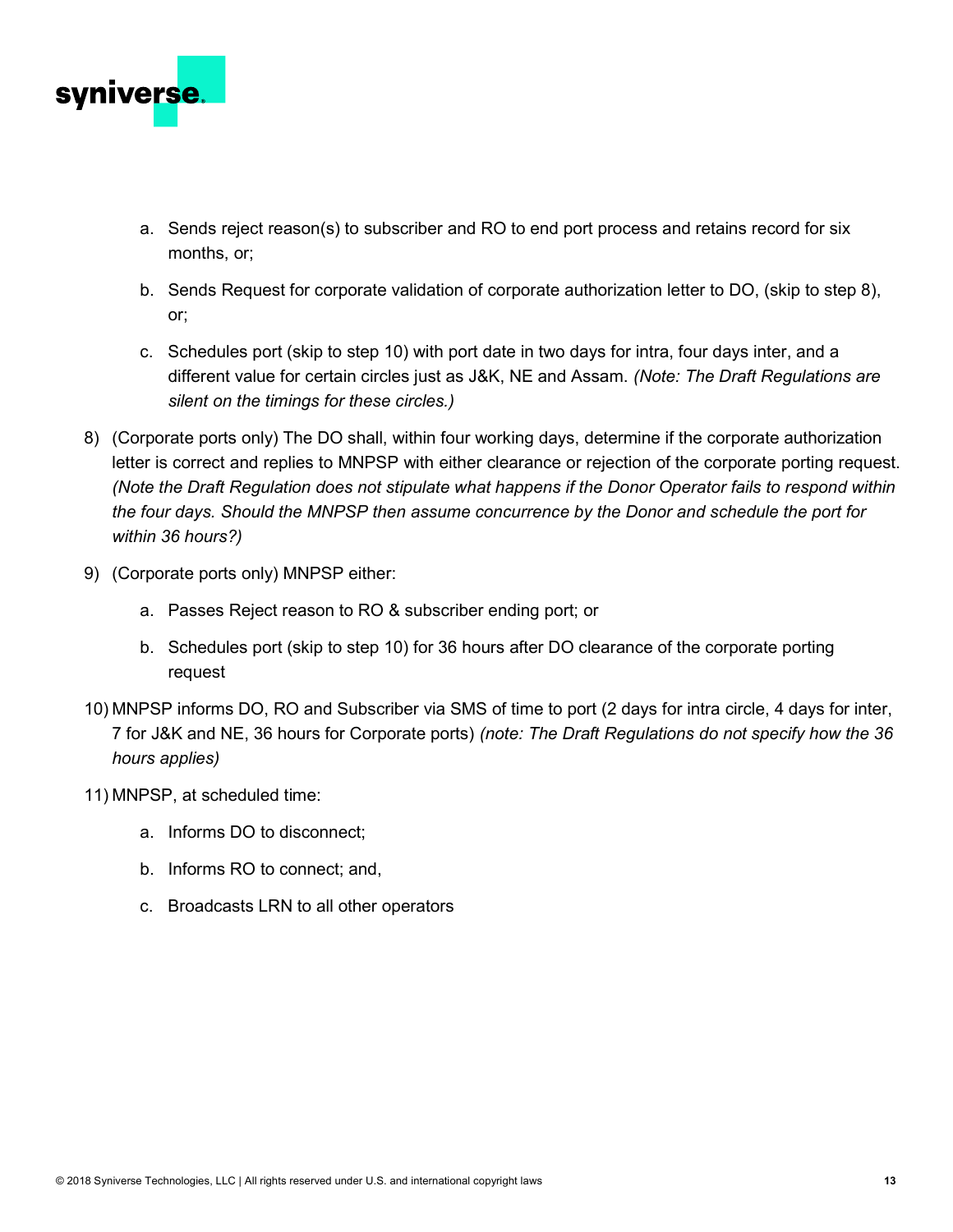

#### 3.3 UPC Generation Process Logical Flow

A logical process mapping of the UPC process (steps 1-4 above) is displayed below:

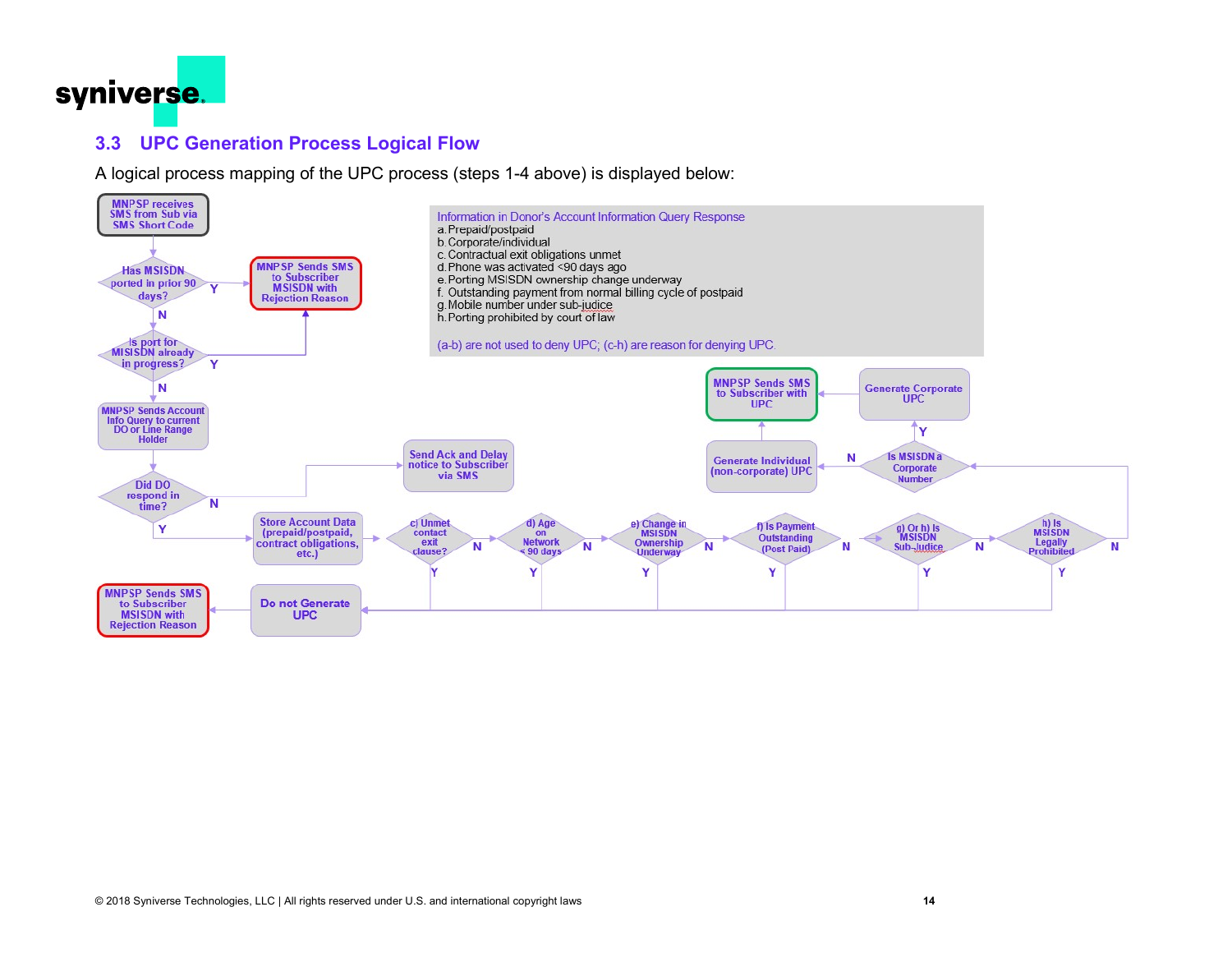

#### 3.4 Porting Process Logical Flow

A logical process mapping of the Porting process (steps 6-11 above) is displayed below: